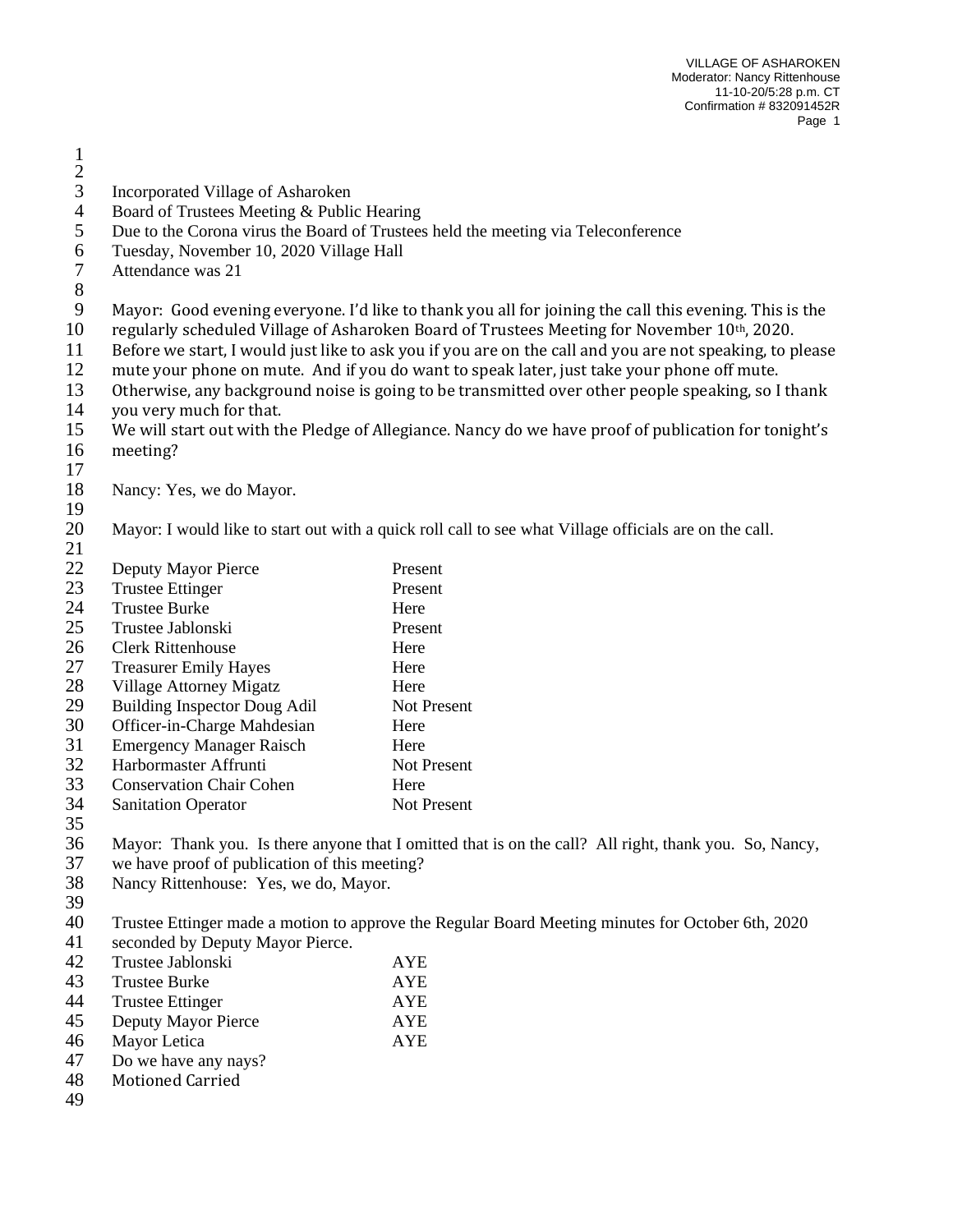Mayor: All right, the minutes for the last meeting had been approved. We are going to move into the reports of officials. We will start with the Mayor.

 Mayor's Report:

I hope that you and your family are well. The number of daily COVID cases in Suffolk County has risen

 substantially over the last few weeks. The three-day rolling average as of yesterday is 280 cases daily, the number that was last seen in May.

 So, once again, I encourage everyone not to let COVID fatigue set in. Wear your mask, wash your hands, keep your distance, and think carefully about family gatherings during the holiday season. As much as we would love to do this again like we normally do, we do have to be very considerate about what we are

- doing during those times. So, we are still not in the clear with COVID yet and we just always must keep our guard up.
- 
- I would like to welcome all the new residents that had purchased property in Asharoken recently. The

Village is during what it is likely the most significant real estate boom in its history. In 2020,

approximately 15 houses and three empty lots had been sold.

 Two new houses were under construction and others are on the way. This is good news for the Village as 69 the new development will increase Asharoken tax base and help keep any tax increases to a minimum. I<br>70 am meeting the new residents and welcoming them to our community.

- am meeting the new residents and welcoming them to our community.
- The Village commenced work on 22 Bevin Road to remove the downed trees and this evening we will be hearing a resolution to proceed with boarding up the abandoned house. The Village has made every effort hearing a resolution to proceed with boarding up the abandoned house. The Village has made every effort to have the property owner take care of this issue on their own and we have not been able to get any success in that process at all.
- 

The Village has continued to work on the New York State mandated police reform package and the New

 York State mandated pandemic emergency plan. I'd like to thank Bill Raisch for working on the pandemic plan and Ray Mahdesian and Mel Ettinger, Ian Jablonski for their work on the police reform package.

This evening we received both the Village audit and the court audit from our Village auditor, Skinnon and

Faber, and this evening both audits are on the agenda. And the Village will be extending its recycling

agreement with the town of Smithtown for six months. Many thanks to the Town of Smithtown and

Supervisor Ed Wehrheim with their exceptional cooperation and assistance.

- 
- I would like to turn it over to turn it over to Deputy Mayor, Pam Pierce.
- 

Deputy Mayor Pierce: Thank you, Mayor. Good evening everyone. Since our last teleconference

meeting, I participated in Suffolk County Shared Services Call led by Director Ed Moltzen. We reviewed

- the 2020 progress as (reported). We reported there were two significant areas of co-op price (given), one
- being PPE and the other emergency police radios.
- 

I passed the information on to the Mayor and the Village Clerk. Looking forward to 2021, Suffolk

County is looking to do the same thing with two more areas, one would be technology needs and for

- equipment for public works department. Village Clerk, Nancy Rittenhouse has submitted the requested
- surveys on these areas for Asharoken.
-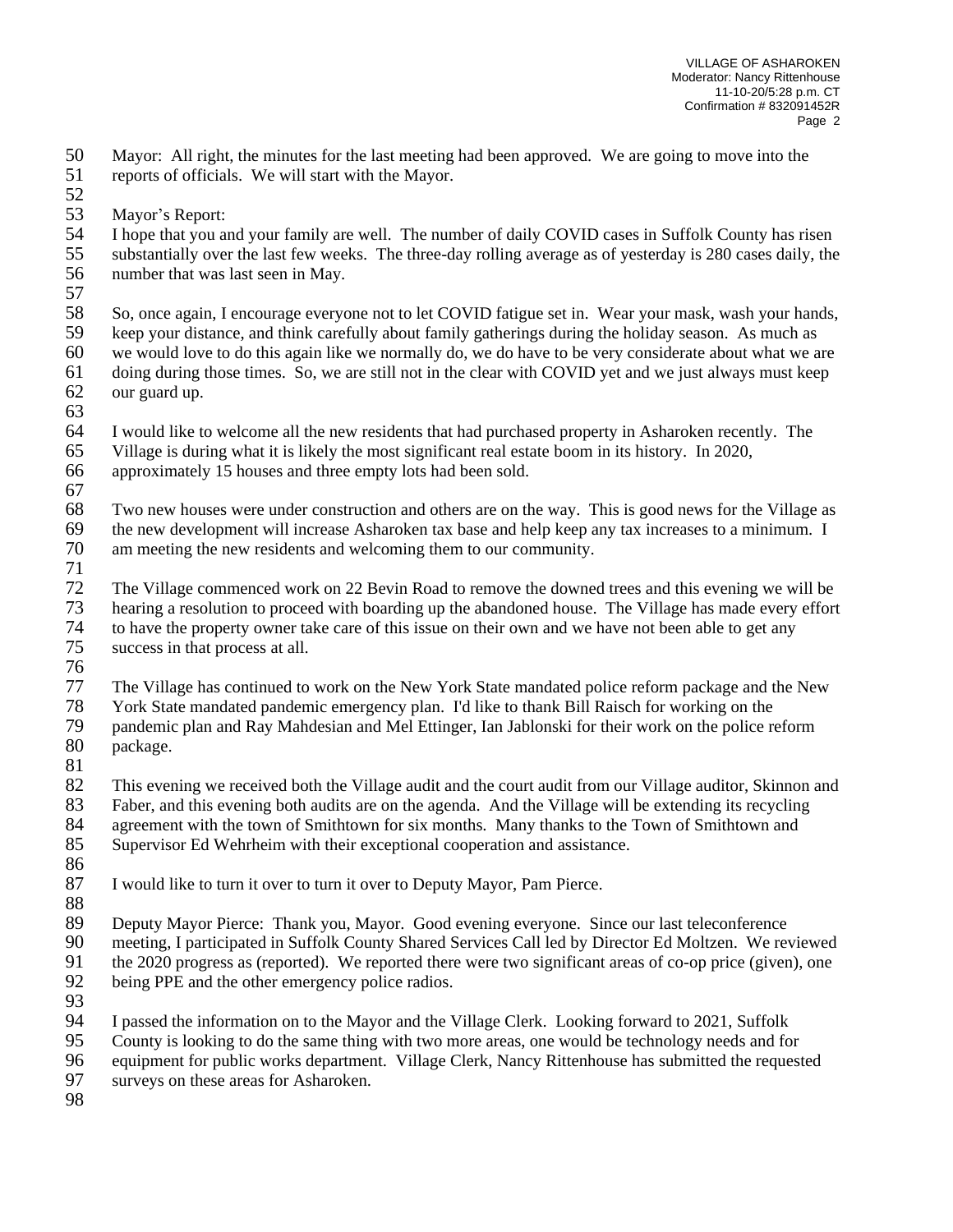99 I also participated in a Town of Huntington COVID Call. I reviewed the new ordinance on commercial<br>100 narking, new fence code guidelines, the estimates for the cleanup in securing up the property at 22 Bevin

- parking, new fence code guidelines, the estimates for the cleanup in securing up the property at 22 Bevin
- Road, the minutes, the payment vouchers, the police report and the draft protocol for emergency charging
- station from Emergency Manager Bill Raisch. End of report.
- 
- Mayor Letica: Thank you, Pam. Trustee Ettinger
- 

 Trustee Ettinger: Good evening everyone. Firstly, I hope that each of you, your families and all your loved ones are safe and healthy currently. During the month, I continue to have numerous discussions

- 108 with Officer-in-Charge Ray Mahdesian, Mayor Letica and Deputy Police Commissioner Jablonski<br>109 regarding the New York State Police Reform Act that the -- that Governor Cuomo has enacted. We regarding the New York State Police Reform Act that the -- that Governor Cuomo has enacted. We are working on developing our plan as the Mayor indicated which we need to submit to the Governor's office
- prior to April 1, 2021.
- 

 We have recently completed our first draft of the outline of the plan. We are continuing to work on finalizing the outline. And once that is completed, we will begin working on developing the full plan. I

want to thank in particular Officer-in-Charge Ray Mahdesian for all the time that he has spent in

developing the outline and the outline -- and many of the things that are necessary for the plan.

118 Some of the other matters that I was involved in during the month are as follows. I also reviewed the audited financial statements that we will be voting on this evening. I reviewed the audited iustice course audited financial statements that we will be voting on this evening. I reviewed the audited justice court report statements that we will also be voting on. I reviewed the proposed local law 2-2020 regarding parking and storage of trailers and commercial vehicles that we will be voting on tonight.

 I reviewed the Superintendent's building report for the violations at 22 Bevin Road. I also reviewed some 124 firearm permit applications that we received. I reviewed some correspondents that we received from<br>125 some of our residents. I also reviewed last month's Board of Trustee regular meeting minutes. And some of our residents. I also reviewed last month's Board of Trustee regular meeting minutes. And finally, I reviewed the abstract and payment vouchers.

128 I would like to end my report by wishing you all continued good health and a very happy and safe Thanksgiving Holiday. End of report. Thanksgiving Holiday. End of report. 

- Mayor Letica: Thank you, Mel. Trustee Burke.
- Trustee Burke: Good evening all. This past month I spent quite a bit of time working on the fence code, the proposed fence code ordinance. I reviewed the proposed commercial parking law and the resident
- comments. I reviewed the abstracts and the payment vouchers from last month, the minutes, the police
- report and I completed the sexual harassment training as required by New York State. End of report.
- 
- Mayor Letica: Thank you, Laura. Trustee Jablonski.

Trustee Jablonski: Yes, thank you, Mayor. This month I reviewed the minutes, the abstract, the police

report, the financial statement, review the violations at 22 Bevin Road, firearms applications, the

commercial parking law, correspondents from residents, many drafts on the fencing law and several more

143 phone calls and site visits on the drainage project. End of report. 

Mayor Letica: Thank you very much. Attorney Bruce Migatz, can we have your report as well as the

zoning board and the planning board please?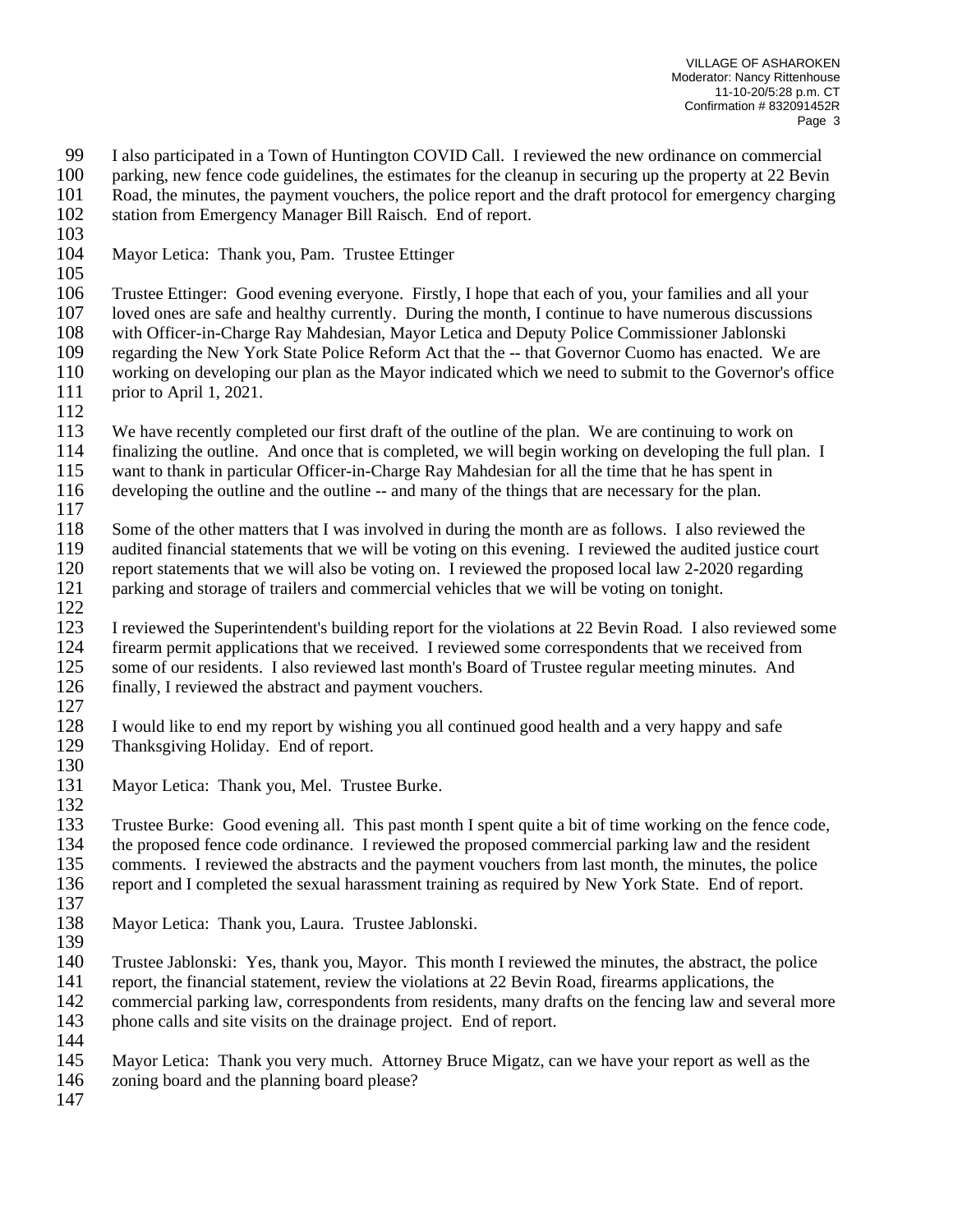Attorney Migatz: Yes, Mayor. The planning board did not meet in October. The zoning board did meet on November 2nd. They had one case located at 119 Asharoken Avenue, a side yard setback variance for a deck addition which was granted. Regarding the dock litigation, the appellants, (dock applicants) filed their brief. The Village and the intervenors filed their brief and we are waiting for the appellants to file 152 their reply brief. Once that is fully briefed, I estimate, it will be at least two years unless there is a change in the number of judges in the courts because of budget cuts. The wait was about a year and a half and now with COVID and fewer judges, I am guessing about two years unless there is a change. Other than that, there is nothing else to report, Mayor. Mayor Letica: All right and to those unfamiliar with the case, could you let us know who the intervenors were? Attorney Migatz: Robert Holmes and Asharoken Bayside Association. Robert Holmes moved out of the Village, but the Asharoken Bayside Association is still a party and they filed a quite extensive brief. Mayor Letica: Right, supporting? Attorney Migatz: In support of the Village. Attorney Migatz: Of course, I filed a brief on behalf of the Village. 

- Mayor Letica: Right. Thank you.
- Mayor Letica: All right, Emily Hayes, could we have the Treasurer's report please?
- Treasurer Hayes: Highlights for the month of October as far as revenue goes, nothing unusual to report.
- The expenditures, the total voucher for the month of October is \$167,792.06. Included in the vouchers
- this month is the invoice from Northport Village for our yearly fire contract. The total amount of that,
- 176 one invoice is \$139,423 even. There will be a separate resolution to approve the vouchers and the budget transfers and that is all I have.
- transfers and that is all I have.
- 
- Mayor Letica: Thank you very much Emily. Ray Mahdesian, do you have the police report for us please?
- 
- Officer-in-Charge Mahdesian: Yes, I do Mayor. In October, we had issued 32 traffic tickets. A lot of
- those tickets were for speed and excess of 50 miles an hour. So, we must maintain vigilance on
- Asharoken Avenue, that is for sure. Also, we had one motor vehicle accident to report and the one arrest
- 185 for the month stems from that accident. The operator of the vehicle was arrested for driving while
- impaired by drugs. I am happy to report that there were no burglaries.
- 
- We should note that the -- you mentioned the audit before, Officer O'Connor worked on the audit for the
- 189 court and he does a great job with that and everything was ship shape. The department completed firearms training for the month and officer Josephson does an outstanding job of organizing that. firearms training for the month and officer Josephson does an outstanding job of organizing that. No
- unusual problems to report. End of report.
- 
- 192<br>193 Mayor Letica: Thank you. Another great job. Bill Raisch, do you have a report for the Emergency

Management Department, please?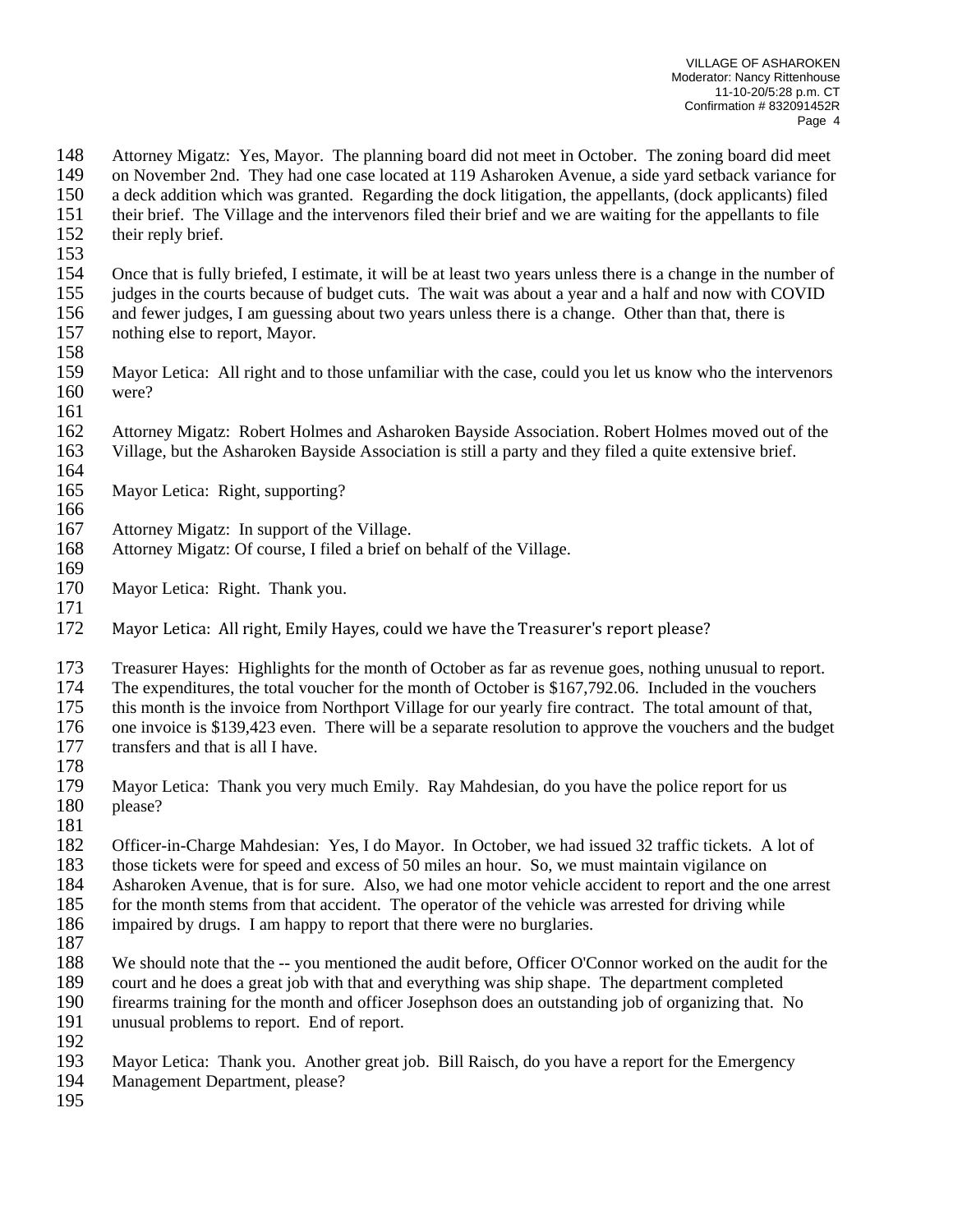196 Emergency Manager Raisch: I do, yes. These are very fundamental pieces but probably worthwhile,<br>197 Iooking at developing in advance. I did develop a fundamental protocol for simple recharging station.

- looking at developing in advance. I did develop a fundamental protocol for simple recharging station,
- 198 battery powered devices in the Village for residence to use in event of emergency. It has been provided to our Village Clerk, Officer-in-Charge for review and comment as well as a lot of members of the trustees.
- our Village Clerk, Officer-in-Charge for review and comment as well as a lot of members of the trustees.
- I am also going to be identifying some very simple and inexpensive chargers for perhaps advanced
- purchase to have on hand. A second protocol, we may want to provide something in the way of cooling
- or warming stations should we have a major event. The Village Hall could act as a sheltering entity. Each of these will have considerations about possible implementation in an infectious disease context.
- 
- Additionally, about the public employer health emergency plan, I recently listened to a briefing by NYCOM on the development of these plans and they began to develop a draft plan based upon a template 208 provided through NYCOM. I plan to have initial draft by the end of this month and then I plan to vet this with each of the key operating areas of the Village for comment revision. with each of the key operating areas of the Village for comment revision.
- 
- I anticipate sharing this before the February 4th deadline with any unions or labor management
- committees and then ultimately finalize by April 1 of 2021. With regard to general public health
- monitoring, I just noted a number of insights that came from a recent event that I hosted in my New York
- University capacity and it was on COVID-19 and the intersection of that with seasonal flu.
- $\frac{215}{216}$  Just key takeaways, there are generally two seasonal virus spikes that we should consider in addition to any COVID-19 activity. The seasonal flu typically spikes in February, although can be on occasion two 218 peaks in a season. And additionally, at the end of December, there is something called the SRV which is severe respiratory virus that generally peaks in that month. So, those are two additional considerations. severe respiratory virus that generally peaks in that month. So, those are two additional considerations.
- 221 There are no clear indications of any potential interactions between COVID-19 and the seasonal flu but those folks that have had long-term impacts from prior exposure to COVID-19 generally could have those folks that have had long-term impacts from prior exposure to COVID-19 generally could have complications in that regard. The good news is most of the mitigation measures for COVID-19 are also effective against seasonal flu.
- 
- So, our hope is that we will have less intense seasonal flu this year and how the governments may react to (dual) spikes in COVID-19 and seasonal flu, that kind of remains to be seen. I'll also be reporting at our 228 next meeting in this capacity, and I'll be hosting that event, regarding the Pfizer vaccine and what its effectiveness and likely distribution strategies will be and again, I hope to share that at our next meet effectiveness and likely distribution strategies will be and again, I hope to share that at our next meeting.
- Finally, I just like to say in recognition of Veterans Day tomorrow, my personal thanks to all those served our nation in the Armed Forces including of course our U.S. Coast Guard. Thank you.
- Mayor Letica: Thank you for a very comprehensive report, Bill. You always do a great job. Superintendent of the Buildings, Doug Adil, will be joining the call.
- All right, I guess Doug is not on the call at this point. Marty Cohen, what you have to say from the Conservation Board?
- 
- Conservation Chair Cohen: Yes. We had a very busy month. I got the impression that many
- homeowners suddenly realized the season was changing and if they were going to get tree work done,
- now is the time. We ended up issuing four permits for tree removals throughout the Village, which was a record, at least during my time as the chairman.
- 
- Mayor Letica: Thank you for your hard work and your committee. You guys are doing a great job.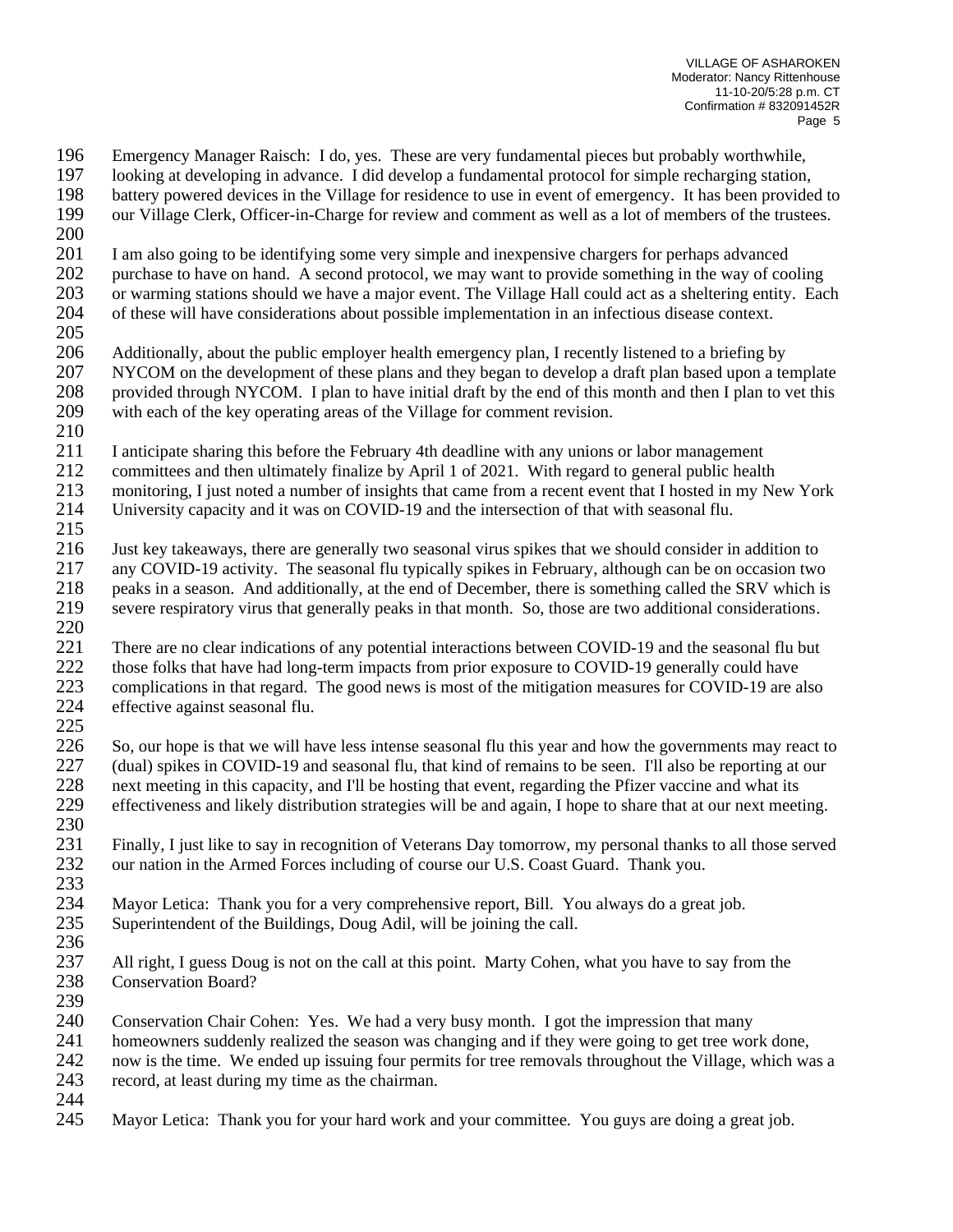VILLAGE OF ASHAROKEN Moderator: Nancy Rittenhouse 11-10-20/5:28 p.m. CT Confirmation # 832091452R Page 6

Chairman Cohen: Thank you.

 Mayor Letica: You're welcome. Did the Harbormaster join the call? I do not know if he did but I will say that during the month, the police covered up the police boat; and our buoys have been brought to shore by Volpi Marine. So, we are in good shape for the winter. 

 All right, our next order of business this evening is the public hearing for proposed local law number 2- 2020. I would like to ask Clerk Rittenhouse to please read the notice of that public hearing which is published in The Observer.

 Clerk Rittenhouse: Thank you. Please take notice that a public hearing will be held by the Board of Trustees of the Incorporated Village of Asharoken on Tuesday, November 10th, 2020 at 6:30 p.m. via teleconference. The call-in numbers are 1866-705-2554 or 1913-227-1201. Guest passcode is 13742, so 260 follow those directions.

 The public hearing will be held to discuss the proposed local law number 2-2020. It's chapter 116, parking and storage of trailers, commercial vehicles and construction equipment on residential property. 

 Any interested person is entitled to be heard upon said proposal of the law at such public hearing and the proposed local law can be viewed online www.asharoken.com by order of the Board of Trustees of the Incorporated Village of Asharoken. It was dated October 6th, 2020. The publication was dated October 27th and it was published on October 29th, 2020. 

 Mayor Letica: Thank you very much Nancy. All right, so we are going to be holding public hearing to consider your comments on proposed local law number 2-2020 with regards to parking and storage of trailers, commercial vehicles, and construction equipment on residential property.

 I am going to make a couple of comments in advance and then we will open up the meeting to any other public comment. The Board of Trustees of the Incorporated Village of Asharoken hereby find that the unregulated parking of trailers, commercial vehicles or construction equipment has the potential to create a visual blight within the Incorporated Village of Asharoken which can detract from the Village's residential character in which can adversely affect the aesthetics and property values therein.

 It is the intent of this chapter to regulate the parking storage of trailers, commercial vehicles and construction equipment in a manner which will preserve the vehicle's residential character and protect the aesthetics and property values within the Village and otherwise promote the general health, safety and general welfare of its residents. So, that is the reasoning behind the law. We were going to have a public hearing on this I believe last month, was in September, but we postponed it because we did receive some comments. So, I wanted to briefly go through the comments that people sent in via e-mail. Multiple people asked questions about boat trailers, jet ski trailers, snowmobile trailers, horse trailers, small personal trailers, and other similar trailers. These comments came from Mr. Raisch, Mr. (Richter), Mr. (McGuire), Mr. (Monahan), Mr. (Somer), Mr. (Morison) and Mr. (Schubert). So, the simple answer is that any of these small personal trailers are not prohibited in this law. They are not being used for commercial purposes and therefore are not included.

Mr. (Raisch), Mr. (Rittenhouse) and then Mr. (Bonawandt) wrote letters questioning storage of

293 commercial vehicles during construction and maintenance on a property. And again, this is exempt in the law, so that vehicles can be parked on the property when they're there in connection with lawfully

law, so that vehicles can be parked on the property when they're there in connection with lawfully

permitted construction activities. So, there is no issue with that.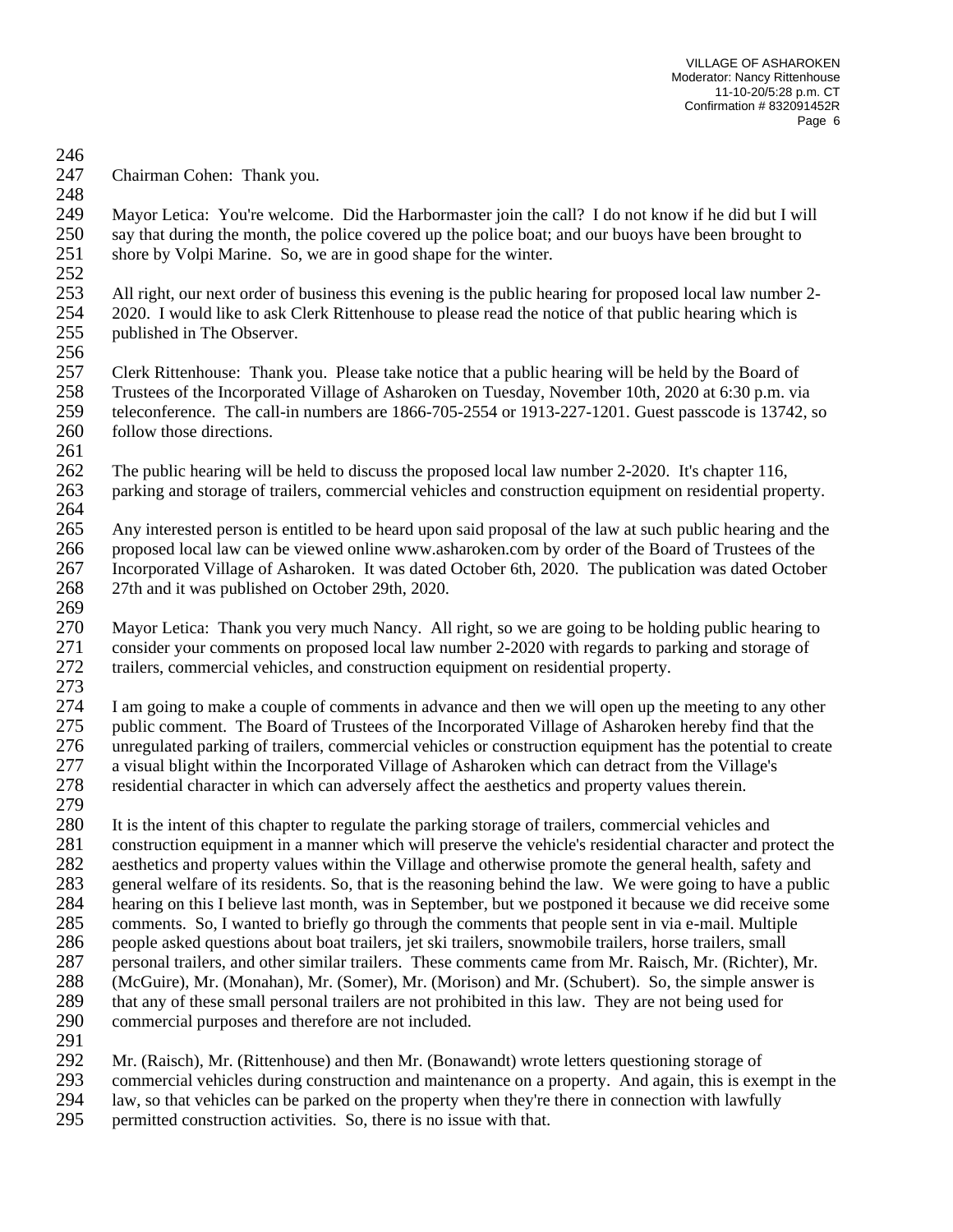296<br>297

Mr. (Boronow) wrote, asking question, he has a Bobcat which he stores on his property and he uses it 298 often to clear Clam Shell Lane which is (rode) up on the (eastern sect) part of the Village, often snow<br>299 removal or downed trees. And he asked what he would have to do to keep this Bobcat on his property removal or downed trees. And he asked what he would have to do to keep this Bobcat on his property.

 And I spoke to Mr. (Raisch) and there is clause in the law which provides for any person who are legal entity, alleging a hardship to apply to the Board of Trustees for special permit to allow the parking of the trailer commercial vehicle or construction equipment on the residential property. So, that concern is also been covered in the law.

305<br>306

Three people wrote in support of the law. That would be Ms. (Zimmermann), and Mr. (Casamassima) and Ms. (Masterson). And interestingly, two of these people are real estate brokers and they both thought 308 that this wall would be a very good thing for property values in the Village. And lastly, Ms. (Irving) wrote to suggest just postponing the whole thing because of the pandemic. wrote to suggest just postponing the whole thing because of the pandemic.

 So, those were the comments that were sent in earlier via e-mail. I will ask the Village Clerk to attach all those complete e-mails to the record of tonight's public hearing as if they were comments received verbally, tonight. And I will go into the public hearing where anyone can make comments.

315 As usual, our protocol and policy are that you are entitled to three minutes to state your case, ask any questions. We would like you to state your name, so we know who you are talking to. And having say questions. We would like you to state your name, so we know who you are talking to. And having said that, I will open this up for any public comment.

318<br>319

As there is does not appear to be any public comment on this, I will close the public comment portion of this public hearing. And I would also then make a motion to close the public hearing.

 Mayor Letica made a motion to close the public hearing; seconded by Trustee Burke. 

| Trustee Jablonski       | <b>AYE</b> |
|-------------------------|------------|
| <b>Trustee Burke</b>    | <b>AYE</b> |
| <b>Trustee Ettinger</b> | <b>AYE</b> |
| Deputy Mayor Pierce     | <b>AYE</b> |
| Mayor Letica            | <b>AYE</b> |
| <b>Motion Carried</b>   |            |
|                         |            |

329<br>330 Mayor Letica: All right, the hearing is officially closed and the motion passes. Our next order of business tonight is a hearing on Village code 46-7, unsafe building/structures. For this, we do need Superintendent of Buildings, Doug Adil. So, have you joined the call? 

 Nancy, can you do me a favor while we're -- while we're going through the next part of this, can you just give Doug a call and see if he perhaps didn't realize there was a meeting this evening?

- 
- Clerk Rittenhouse: Yes, I will.
- 

 Mayor Letica: All right. Let us just take a pause for a minute. Why don't you call Doug and then we'll proceed with the resolutions?

 And while Nancy is doing that, is there any new business any of the trustees would like to bring up this evening?

Trustee Burke: No, but I have a question, Mayor or directed to Mel, if that's okay?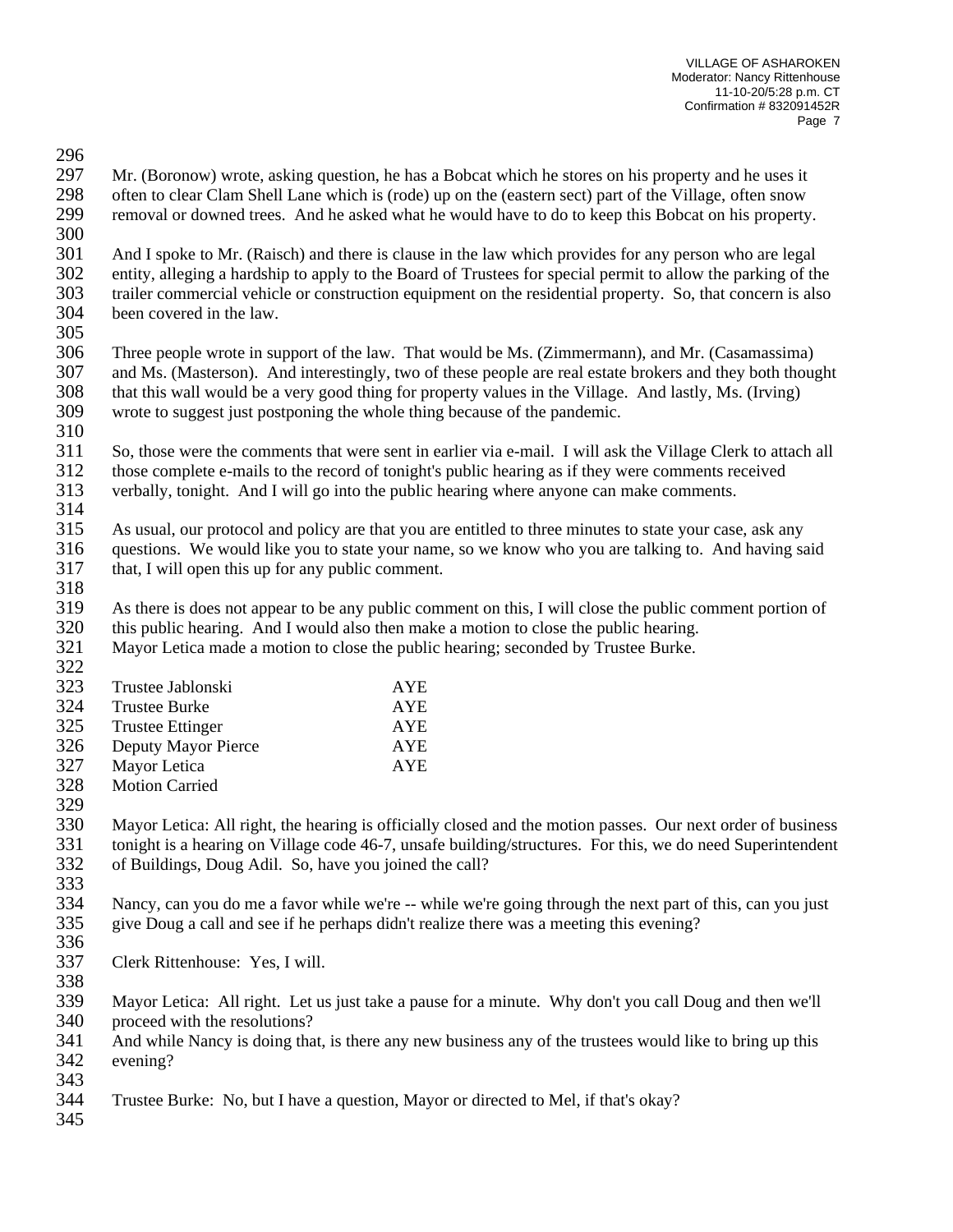Trustee Ettinger: Hi Laura.

 Trustee Burke: You mentioned the outline for the police, will you be circulating that to the rest of the trustees for comments?

 Trustee Ettinger: Yes, we will. I mean as the Mayor reported, we've been working on it and then as I mentioned we just completed a rough draft on it which was just -- with Ray, with the key person involved in it and he just recently circulated it to the Mayor, to the Deputy Police Commission, to Ian and myself, we just got it a few days ago. And I had further discussions with Ray and we will modify it and once we 355 can get you a copy of what we have now but I was thinking about another week or so, we'll have a<br>356 finalized outline which will then distribute to the board. Then begin working on the plan.

 finalized outline which will then distribute to the board. Then begin working on the plan. 

- Trustee Burke: Thank you.
- 

 Trustee Ettinger: Part of the plan is to submit the plan to the Village and have a hearing on it. Comments will be noted to complete plan. 

- Clerk Rittenhouse: Yes, I reached the Superintendent, he should be calling in.
- Building Inspector Adil: Hi.
- Mayor Letica: I'm glad you made it, Doug. How are you?
- 

Building Inspector Adil: Good, sorry. I had some connectivity issue.

369<br>370 Mayor Letica: All right, so if you could, we need your regular report and then your report on Bevin Road 22.

Doug Adil: For the month of October 2020, I did speak with the homeowner installing emergency

 generator as the number of homeowners recently have in Asharoken to discuss requirements for elevating the generator in the flood plain along with the materials to be used being noncombustible. We issued

final inspection reports for eight houses in Asharoken for various underground propane tank installations.

378 Completion of swimming pool construction and gas pressure test for new gas services, I completed the plan review for another project in addition to a home on Asharoken Avenue. Plans were approved. In plan review for another project in addition to a home on Asharoken Avenue. Plans were approved. In the second review, I reviewed construction drawings for a proposed second story deck at home at Asharoken Avenue. Of course, because it was encroaching in the front yard, setback -- plans were denied for

building permit and it is moving towards the variance process. I completed building code training for two-

hour courses as part of the 24 hours of annual code training that I need as code enforcement official

reviewed some additional drafts for the upcoming fence ordinance. I spoke with an architect who is

designing a renovation of home of a property on South Harbor Road and provided some zoning feedback

 and code information to additional homeowners as with September, persons inquiring into properties in Asharoken for purchasing property. I performed various inspections in ongoing construction projects and

- that is my report for October 2020.
- 

 Mayor Letica: All right, thank you. I know you're quite busy because there's incredible amount of construction going on in the village presently.

Inspector Adil: Yes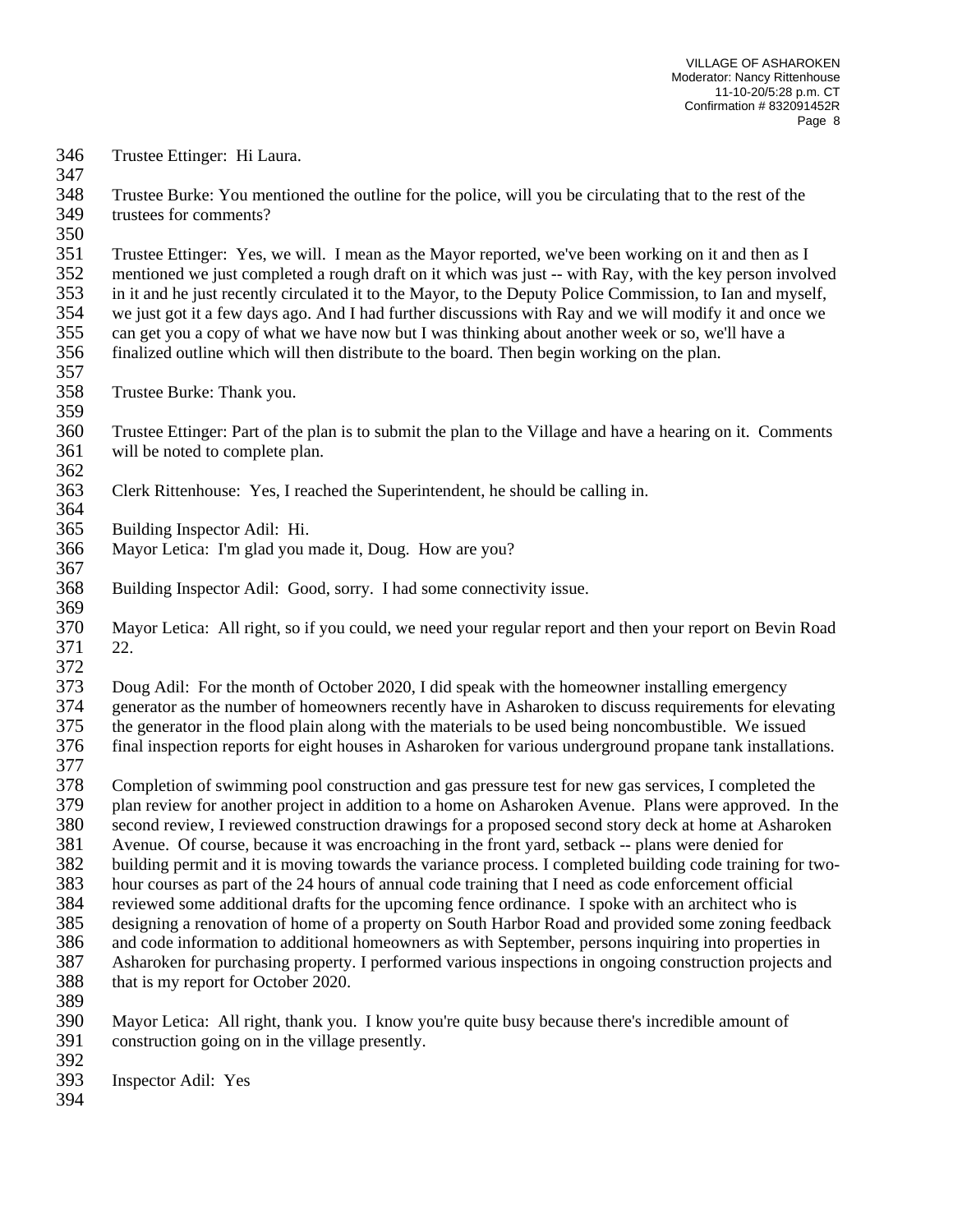- Mayor Letica: You have inspected 22 Bevin Road, just tax map number 040100302034000. And I was wondering if you could give us a report on what you found there.
- Inspector Adil: Yes, at 22 Bevin, I believe we received bids from three contractors for the work at that location. We found that one is preferable, and we would like to move forward with having the work
- performed by the (one) contractor. That includes tree removal off the house and cleanup of the property.
- 
- Mayor Letica: Did we also look at Village code 46-7 which was the unsafe building structures as part of this.
- 
- Inspector Adil: Yes. It was recommended that we move forward. Nancy could you provide some information.
- Clerk Rittenhouse: Yes, Doug. Talking about ordinance 46-3 and 46-7, primarily at the October 6th meeting we spoke only about 46-3. The owner (Carol Fosella) was notified on both alleged violations 46-
- 3 and 7 and her attorney was notified as well, and we posted it on the structure.
- 
- We only presented a resolution to remove the two main trees that were on the property, did not really address securing the house itself. Securing the windows, the front door, and open soffits. That is why we
- have a resolution on this agenda to discuss that work.
- Mayor Letica: All right, it does not appear that the owner or any representatives from 22 Bevin Road are on the call. Now, Bruce, do we have to have another hearing on this? Was the hearing that we have last
- month relative to 46-7 sufficient to go ahead and do the work?
- 
- Bruce Migatz: Well, we're having a public hearing on it now, wasn't the owner given notice of this -- of this resolution and the opportunity to be heard?
- 
- Nancy Rittenhouse: Yes.
- 

 Bruce Migatz: Yes, so this is -- this is the hearing, this is the chance. It is not a public hearing in the 426 sense of a local law public hearing. It's an opportunity for the owner to be heard and that's why we have given that owner and the record reflects that the owner is not -- is not present nor is the owner given that owner and the record reflects that the owner is not -- is not present nor is the owner

- representative is present. So, the board may proceed as appropriate.
- Mayor Letica: Doug, when you inspected his property, can you just remind us of some of the issues that you found physically on the house that need to be taken care of?
- 
- Inspector Adil: Yes, there were 12 windows on the building they need to be secured with plywood. The doors need to be secured with plywood, hinges, and padlock. The plywood, I will recommend that it be painted, and open soffits need to be secured. And all this work would take place once the trees are removed.
- 
- Mayor Letica: All right, thank you very much. And just once more, is anyone on the call this evening, the property owner, (Carol Fosella) or a representative of hers regarding 22 Bevin Road? All right, so let's have the record reflect the fact that no one from Bevin Road, either property owner or representative was
- on the call this evening.
- 
- **Resolutions:**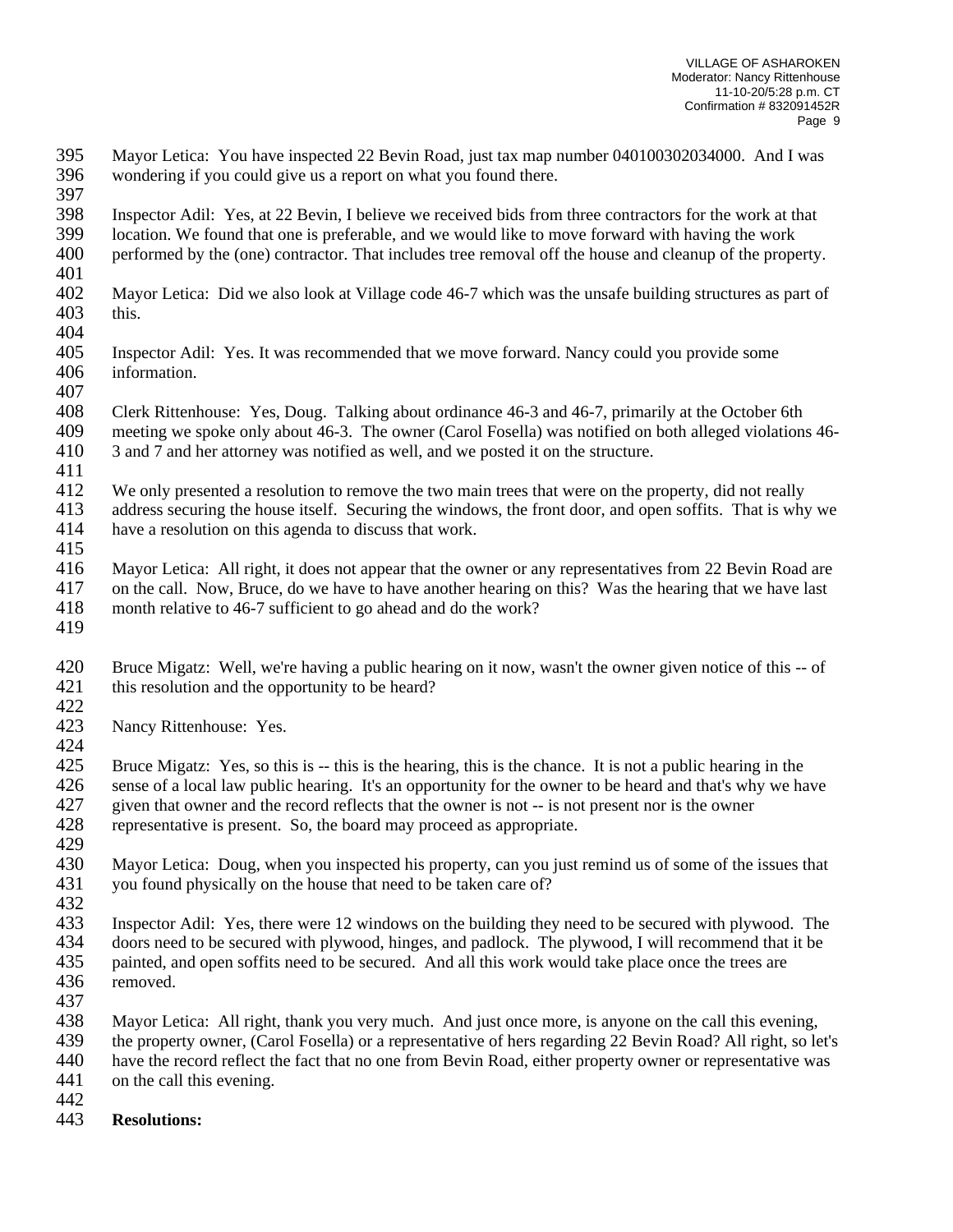**Resolution (2020-126)** Be It Resolved that the Village Board does hereby approve the vouchers for the month of October 2020 in the amount of \$167,792.06. Mayor Letica made a motion to approve; seconded by Trustee Burke. Trustee Jablonski AYE Trustee Burke AYE Trustee Ettinger AYE Deputy Mayor Pierce AYE Mayor Letica AYE Motion Carried **Resolution (2020-127)** Be It Resolved that the Village Board does hereby approve budget transfers for October 2020. Trustee Ettinger made a motion to approve; seconded by Trustee Jablonski. Trustee Jablonski AYE Trustee Burke AYE Trustee Ettinger AYE Deputy Mayor Pierce AYE Mayor Letica AYE Motion Carried **Resolution (2020-128)** Be It Resolved that the Village Board does hereby accept the audited Financial Statements for year end 5/31/2020, the Financial Statements have been filed with the Village Clerk, published and available for inspection. Mayor Letica made a motion to approve; seconded by Trustee Burke. Trustee Jablonski AYE Trustee Burke AYE 473 Trustee Ettinger AYE<br>474 Deputy Mayor Pierce AYE Deputy Mayor Pierce AYE Mayor Letica AYE Motion Carried **Resolution (2020-129)** Be It Resolved that the Village Board does hereby accept the audit for the Justice Court of the Village of Asharoken covering the period October 1, 2019 through September 30, 2020. Deputy Mayor Pierce made a motion to approve; seconded by Trustee Ettinger. Trustee Jablonski AYE Trustee Burke AYE Trustee Ettinger AYE Deputy Mayor Pierce AYE Mayor Letica AYE Motion Carried **Resolution (2020-130)** Be It Resolved, that the Village Board does hereby adopt the following schedule for monthly regular meetings for the calendar year 2021 meetings to begin at 6:30pm at the Asharoken Village Hall, One Asharoken Avenue, Northport, NY 11768, subject to change.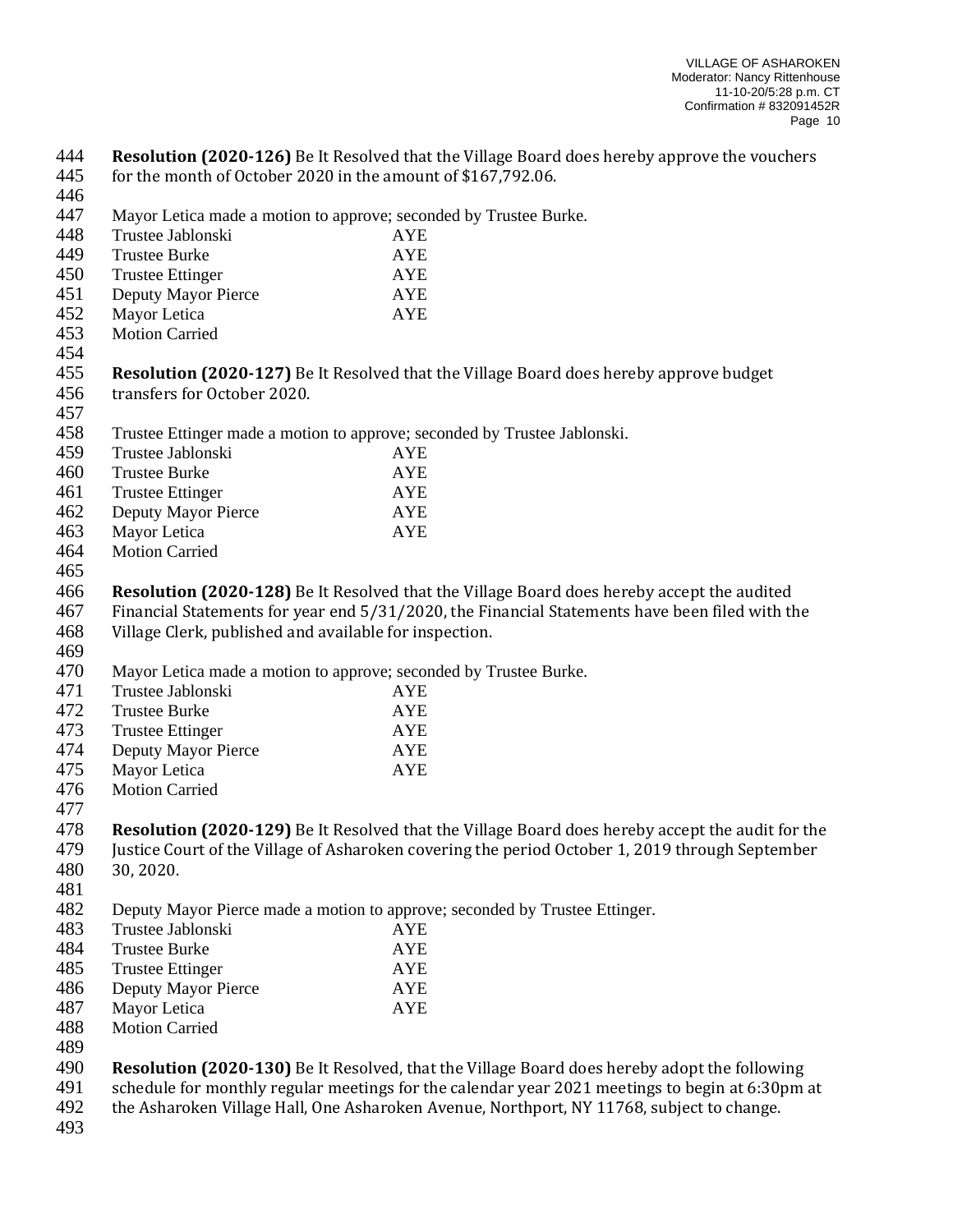| 494 |                                                                                                           | Regular Meeting, Tuesday, January 5th, 2021                                                       |  |  |  |
|-----|-----------------------------------------------------------------------------------------------------------|---------------------------------------------------------------------------------------------------|--|--|--|
| 495 | Regular Meeting, Tuesday, February 2nd, 2021                                                              |                                                                                                   |  |  |  |
| 496 | Regular Meeting, Tuesday, March 2nd, 2021                                                                 |                                                                                                   |  |  |  |
| 497 | Regular Meeting, Tuesday, April 6th, 2021                                                                 |                                                                                                   |  |  |  |
| 498 | Regular Meeting, Tuesday, May 4th, 2021                                                                   |                                                                                                   |  |  |  |
| 499 | Regular Meeting, Tuesday, June 1st, 2021                                                                  |                                                                                                   |  |  |  |
| 500 | Regular Meeting, Tuesday, Organizational Meeting, July 13, 2021                                           |                                                                                                   |  |  |  |
| 501 | Regular Meeting, Tuesday, August 3rd, 2021                                                                |                                                                                                   |  |  |  |
| 502 | Regular Meeting, Tuesday, September 7th, 2021                                                             |                                                                                                   |  |  |  |
| 503 | Regular Meeting, Tuesday, October 5th, 2021                                                               |                                                                                                   |  |  |  |
| 504 | Regular Meeting, Tuesday, November 9th, 2021                                                              |                                                                                                   |  |  |  |
| 505 |                                                                                                           | Regular Meeting, Tuesday, December 7th, 2021                                                      |  |  |  |
| 506 |                                                                                                           |                                                                                                   |  |  |  |
| 507 |                                                                                                           | Mayor Letica made a motion to approve; seconded by Trustee Jablonski.                             |  |  |  |
| 508 | Trustee Jablonski                                                                                         | <b>AYE</b>                                                                                        |  |  |  |
| 509 | <b>Trustee Burke</b>                                                                                      | <b>AYE</b>                                                                                        |  |  |  |
| 510 | <b>Trustee Ettinger</b>                                                                                   | <b>AYE</b>                                                                                        |  |  |  |
| 511 | Deputy Mayor Pierce                                                                                       | <b>AYE</b>                                                                                        |  |  |  |
| 512 | Mayor Letica                                                                                              | <b>AYE</b>                                                                                        |  |  |  |
| 513 | <b>Motion Carried</b>                                                                                     |                                                                                                   |  |  |  |
| 514 |                                                                                                           |                                                                                                   |  |  |  |
| 515 |                                                                                                           | Resolution (2020-131) Be It Resolved, that the Village Board does hereby adopt the following      |  |  |  |
| 516 |                                                                                                           | schedule for monthly Special/work session meetings for the calendar year 2021 meetings to begin   |  |  |  |
| 517 | at 4:00pm at the Asharoken Village Hall, One Asharoken Avenue, Northport, NY 11768, subject to            |                                                                                                   |  |  |  |
| 518 | change.                                                                                                   |                                                                                                   |  |  |  |
| 519 |                                                                                                           |                                                                                                   |  |  |  |
| 520 |                                                                                                           | Special/Work Session Meeting, Tuesday, January 19th, 2021-to certify the unpaid real estate taxes |  |  |  |
| 521 | Special/Work Session Meeting, Tuesday, March 16th, 2021 to review budget for 2020-2021                    |                                                                                                   |  |  |  |
| 522 | Special/Work Session Meeting, Tuesday, April 20th, 2021 to adopt the budget, if needed                    |                                                                                                   |  |  |  |
| 523 | Special/Work Session Meeting, Tuesday, June 28th, 2021                                                    |                                                                                                   |  |  |  |
| 524 |                                                                                                           | Special/Work Session Meeting, Tuesday, September 14th, 2021                                       |  |  |  |
| 525 |                                                                                                           |                                                                                                   |  |  |  |
| 526 |                                                                                                           | Mayor Letica made a motion to approve; seconded by Trustee Ettinger.                              |  |  |  |
| 527 | Trustee Jablonski                                                                                         | <b>AYE</b>                                                                                        |  |  |  |
| 528 | <b>Trustee Burke</b>                                                                                      | <b>AYE</b>                                                                                        |  |  |  |
| 529 | <b>Trustee Ettinger</b>                                                                                   | <b>AYE</b>                                                                                        |  |  |  |
| 530 | Deputy Mayor Pierce                                                                                       | <b>AYE</b>                                                                                        |  |  |  |
| 531 | Mayor Letica                                                                                              | <b>AYE</b>                                                                                        |  |  |  |
| 532 | <b>Motion Carried</b>                                                                                     |                                                                                                   |  |  |  |
| 533 |                                                                                                           |                                                                                                   |  |  |  |
| 534 | <b>Resolution (2020-132)</b> Be It Resolved, that the Village Board does hereby approve the services from |                                                                                                   |  |  |  |
| 535 |                                                                                                           | Parker landscaping for the 2020/2021 winter season snow removal for village hall parking area and |  |  |  |
| 536 | entrances in the amount of \$175.00 per snow fall of 1" to 6" and \$250.00 for 6" to 12" over 12" \$50.00 |                                                                                                   |  |  |  |
| 537 | per 3 inch increments.                                                                                    |                                                                                                   |  |  |  |
| 538 |                                                                                                           |                                                                                                   |  |  |  |
| 539 | Deputy Mayor Pierce made a motion to approve; seconded by Mayor Letica.                                   |                                                                                                   |  |  |  |
| 540 | Trustee Jablonski                                                                                         | <b>AYE</b>                                                                                        |  |  |  |
| 541 | <b>Trustee Burke</b>                                                                                      | <b>AYE</b>                                                                                        |  |  |  |
| 542 | <b>Trustee Ettinger</b>                                                                                   | <b>AYE</b>                                                                                        |  |  |  |
| 543 | Deputy Mayor Pierce                                                                                       | <b>AYE</b>                                                                                        |  |  |  |
|     |                                                                                                           |                                                                                                   |  |  |  |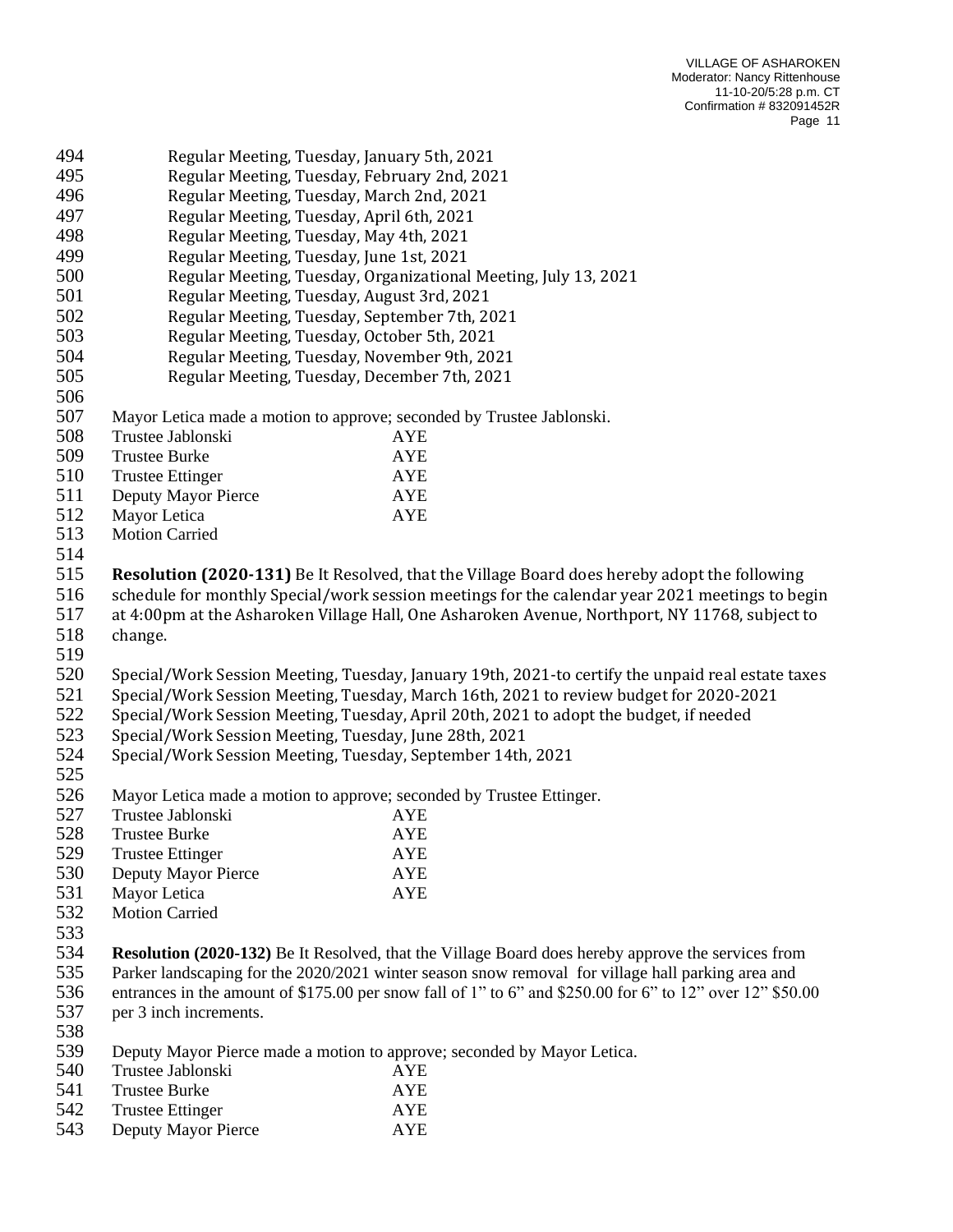| 544 | Mayor Letica                                                                                                 | <b>AYE</b>                                                                                                    |  |  |  |
|-----|--------------------------------------------------------------------------------------------------------------|---------------------------------------------------------------------------------------------------------------|--|--|--|
| 545 | <b>Motion Carried</b>                                                                                        |                                                                                                               |  |  |  |
| 546 |                                                                                                              |                                                                                                               |  |  |  |
| 547 |                                                                                                              | <b>Resolution (2020-133)</b> Be It Resolved, that the Village Board adopts the findings and facts based upon  |  |  |  |
| 548 | the Superintendent of Buildings report and finds that Village Code 46-7 has been violated and authorizes     |                                                                                                               |  |  |  |
| 549 | that a notice be served to the property owner of 22 Bevin Road (SCTM# 0401-003-02-034-000) to                |                                                                                                               |  |  |  |
| 550 |                                                                                                              | remedy the violation within five business days of the date of notice, if the violation is not remedied within |  |  |  |
| 551 |                                                                                                              | the five business days the village will cause the condition to be remedied by Oakleaf, Inc. for \$2150.00,    |  |  |  |
| 552 | the cost of \$2150.00 will be assessed against the property, if needed. (Second estimate was for \$8500.00). |                                                                                                               |  |  |  |
| 553 |                                                                                                              |                                                                                                               |  |  |  |
| 554 |                                                                                                              | Mayor Letica made a motion to approve, seconded by Trustee Ettinger.                                          |  |  |  |
| 555 | <b>ROLL CALL:</b>                                                                                            |                                                                                                               |  |  |  |
| 556 | Trustee Jablonski                                                                                            | <b>AYE</b>                                                                                                    |  |  |  |
| 557 | <b>Trustee Burke</b>                                                                                         | <b>AYE</b>                                                                                                    |  |  |  |
| 558 | <b>Trustee Ettinger</b>                                                                                      | <b>AYE</b>                                                                                                    |  |  |  |
| 559 | <b>Deputy Mayor Pierce</b>                                                                                   | <b>AYE</b>                                                                                                    |  |  |  |
| 560 | Mayor Letica                                                                                                 | <b>AYE</b>                                                                                                    |  |  |  |
| 561 |                                                                                                              |                                                                                                               |  |  |  |
| 562 |                                                                                                              | <b>Resolution (2020-134)</b> Be It Resolved that the Village Board; does hereby approve a public              |  |  |  |
| 563 |                                                                                                              | hearing to amend Chapter 125 of the code of the Village of Asharoken entitled "Zoning" in order to            |  |  |  |
| 564 | regulate fences to be held on December 1, 2020.                                                              |                                                                                                               |  |  |  |
| 565 |                                                                                                              |                                                                                                               |  |  |  |
| 566 |                                                                                                              |                                                                                                               |  |  |  |
| 567 |                                                                                                              | Trustee Burke made a motion to approve; seconded by Deputy Mayor Pierce.                                      |  |  |  |
| 568 | Trustee Jablonski                                                                                            | <b>AYE</b>                                                                                                    |  |  |  |
| 569 | <b>Trustee Burke</b>                                                                                         | <b>AYE</b>                                                                                                    |  |  |  |
| 570 | <b>Trustee Ettinger</b>                                                                                      | <b>AYE</b>                                                                                                    |  |  |  |
| 571 | Deputy Mayor Pierce                                                                                          | <b>AYE</b>                                                                                                    |  |  |  |
| 572 | Mayor Letica                                                                                                 | <b>AYE</b>                                                                                                    |  |  |  |
| 573 | <b>Motion Carried</b>                                                                                        |                                                                                                               |  |  |  |
| 574 |                                                                                                              |                                                                                                               |  |  |  |
| 575 |                                                                                                              | Resolution (2020-135) Be It Resolved, that the Village Board of the Village of Asharoken, does                |  |  |  |
| 576 |                                                                                                              | hereby approve the local law 2-2020 Chapter 116 (Parking and Storage of Trailers, Commercial                  |  |  |  |
| 577 |                                                                                                              | Vehicles and Construction Equipment on Residential Property).                                                 |  |  |  |
| 578 |                                                                                                              |                                                                                                               |  |  |  |
| 579 |                                                                                                              | Mayor Letica made a motion to approve, seconded by Deputy Mayor Pierce.                                       |  |  |  |
| 580 | <b>ROLL CALL:</b>                                                                                            |                                                                                                               |  |  |  |
| 581 | Trustee Jablonski                                                                                            | AYE                                                                                                           |  |  |  |
| 582 | <b>Trustee Burke</b>                                                                                         | <b>AYE</b>                                                                                                    |  |  |  |
| 583 | <b>Trustee Ettinger</b>                                                                                      | <b>AYE</b>                                                                                                    |  |  |  |
| 584 | <b>Deputy Mayor Pierce</b>                                                                                   | AYE                                                                                                           |  |  |  |
| 585 | Mayor Letica                                                                                                 | <b>AYE</b>                                                                                                    |  |  |  |
| 586 |                                                                                                              |                                                                                                               |  |  |  |
| 587 | <b>Resolution (2020-136)</b> Be It Resolved that the Village Board; does hereby approve the Firearms Permit  |                                                                                                               |  |  |  |
| 588 | application with the new approved conditions for Richard Huntley located at 74 Bevin Road, for target        |                                                                                                               |  |  |  |
| 589 | skeet shooting on beach lot (0401-004-01-034-000) off of the sound side beach.                               |                                                                                                               |  |  |  |
| 590 |                                                                                                              |                                                                                                               |  |  |  |
| 591 |                                                                                                              | Trustee Jablonski made a motion to approve; seconded by Trustee Burke.                                        |  |  |  |
| 592 | Trustee Jablonski                                                                                            | <b>AYE</b>                                                                                                    |  |  |  |
| 593 | <b>Trustee Burke</b>                                                                                         | <b>AYE</b>                                                                                                    |  |  |  |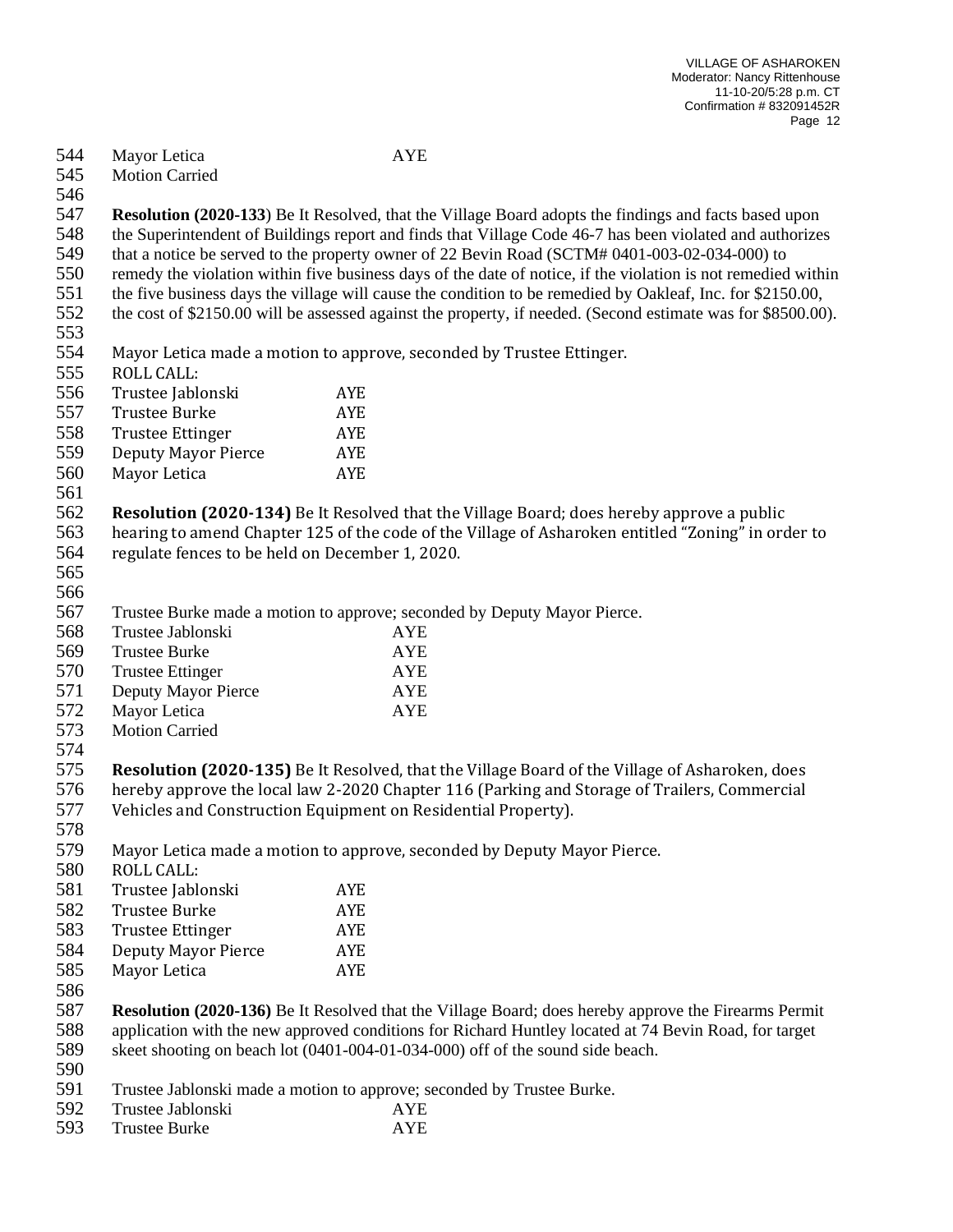| 594 | <b>Trustee Ettinger</b>                                                                   | <b>AYE</b>                                                                                                  |  |  |
|-----|-------------------------------------------------------------------------------------------|-------------------------------------------------------------------------------------------------------------|--|--|
| 595 | Deputy Mayor Pierce                                                                       | <b>AYE</b>                                                                                                  |  |  |
| 596 | Mayor Letica                                                                              | <b>AYE</b>                                                                                                  |  |  |
| 597 | <b>Motion Carried</b>                                                                     |                                                                                                             |  |  |
| 598 |                                                                                           |                                                                                                             |  |  |
| 599 |                                                                                           | <b>Resolution (2020-137)</b> Be It Resolved that the Village Board; does hereby approve the Firearms Permit |  |  |
| 600 |                                                                                           | application with the new approved conditions for Douglas Whitcomb located at 50 South Harbor Road,          |  |  |
| 601 |                                                                                           | for target skeet shooting on beach lot (0401-005-01-003-001), located in Duck Harbor.                       |  |  |
| 602 |                                                                                           |                                                                                                             |  |  |
| 603 |                                                                                           | Mayor Letica made a motion to approve; seconded by Trustee Jablonski.                                       |  |  |
| 604 | Trustee Jablonski                                                                         | <b>AYE</b>                                                                                                  |  |  |
| 605 | <b>Trustee Burke</b>                                                                      | <b>AYE</b>                                                                                                  |  |  |
| 606 | <b>Trustee Ettinger</b>                                                                   | <b>AYE</b>                                                                                                  |  |  |
| 607 | Deputy Mayor Pierce                                                                       | <b>AYE</b>                                                                                                  |  |  |
| 608 | Mayor Letica                                                                              | <b>AYE</b>                                                                                                  |  |  |
| 609 | <b>Motion Carried</b>                                                                     |                                                                                                             |  |  |
| 610 |                                                                                           |                                                                                                             |  |  |
| 611 |                                                                                           | Resolution (2020-138) Be It Resolved that the Village Board does hereby authorize the Mayor to              |  |  |
| 612 |                                                                                           | extend the base term of the Inter-municipal Agreement with the Town of Smithtown for Removal                |  |  |
| 613 |                                                                                           | and Processing of Recyclable Material through May 31, 2021.                                                 |  |  |
| 614 |                                                                                           |                                                                                                             |  |  |
| 615 |                                                                                           | Trustee Ettinger made a motion to approve; seconded by Trustee Jablonski.                                   |  |  |
| 616 | Trustee Jablonski                                                                         | <b>AYE</b>                                                                                                  |  |  |
| 617 | <b>Trustee Burke</b>                                                                      | <b>AYE</b>                                                                                                  |  |  |
| 618 | <b>Trustee Ettinger</b>                                                                   | <b>AYE</b>                                                                                                  |  |  |
| 619 | Deputy Mayor Pierce                                                                       | <b>AYE</b>                                                                                                  |  |  |
| 620 | Mayor Letica                                                                              | <b>AYE</b>                                                                                                  |  |  |
| 621 | <b>Motion Carried</b>                                                                     |                                                                                                             |  |  |
| 622 |                                                                                           |                                                                                                             |  |  |
| 623 | Tabled at the Oct. 6th meeting:                                                           |                                                                                                             |  |  |
| 624 |                                                                                           | Resolution (2020-120) Be It Resolved that the Village Board; does hereby approve the Firearms               |  |  |
| 625 |                                                                                           | Permit application with the new approved conditions for Joseph Rini located at 2 Clam Shell Lane,           |  |  |
| 626 |                                                                                           | for target skeet shooting on the beach (0401-005-01-013-000) from the boat house into Duck                  |  |  |
| 627 | Island Harbor.                                                                            |                                                                                                             |  |  |
| 628 |                                                                                           |                                                                                                             |  |  |
| 629 |                                                                                           | Mayor Letica made a motion to approve; seconded by Trustee Jablonski.                                       |  |  |
| 630 | Trustee Jablonski                                                                         | <b>AYE</b>                                                                                                  |  |  |
| 631 | <b>Trustee Burke</b>                                                                      | <b>AYE</b>                                                                                                  |  |  |
| 632 | <b>Trustee Ettinger</b>                                                                   | <b>AYE</b>                                                                                                  |  |  |
| 633 | Deputy Mayor Pierce                                                                       | <b>AYE</b>                                                                                                  |  |  |
| 634 | Mayor Letica                                                                              | <b>AYE</b>                                                                                                  |  |  |
| 635 | <b>Motion Carried</b>                                                                     |                                                                                                             |  |  |
| 636 |                                                                                           |                                                                                                             |  |  |
| 637 | New York State Archives has adopted a new schedule for records retention; the schedule is |                                                                                                             |  |  |
| 638 | LGS-1 which will replace the old schedule MU-1 which indicates the number of years a      |                                                                                                             |  |  |
| 639 | document must be retained.                                                                |                                                                                                             |  |  |
| 640 |                                                                                           |                                                                                                             |  |  |
| 641 |                                                                                           | Resolution (2020-139) Be it Resolved, by the Board of Trustees of the Village of Asharoken that             |  |  |
| 642 | Retention and Disposition Schedule for New York Local Government Records (LGS-1), issued  |                                                                                                             |  |  |

pursuant to Article 57-A of the Arts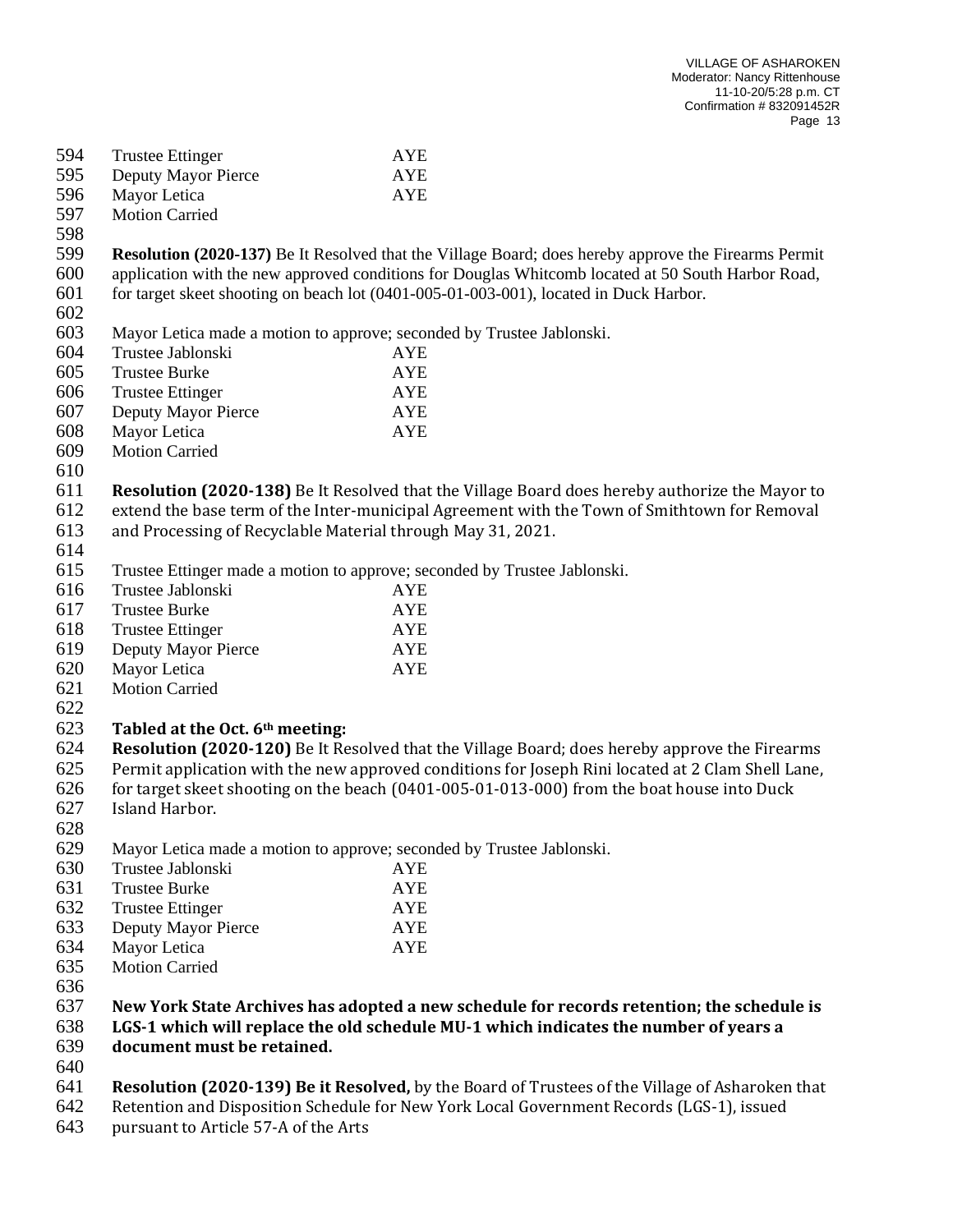and Cultural Affairs Law, and containing legal minimum retention periods for local government

- records, is hereby adopted for use by all officers in legally disposing of valueless records listed therein.
- **FURTHER RESOLVED**, that in accordance with Article 57-A: (a) only those records will be
- disposed of that are described in *Retention and Disposition Schedule for New York Local Government*
- *Records (LGS-1)*, after they have met the minimum retention periods described therein;(b) only
- those records will be disposed of that do not have sufficient administrative, fiscal, legal, or historical
- value to merit retention beyond established legal minimum periods.
- 
- Mayor Letica made a motion to approve; seconded by Trustee Jablonski. Trustee Jablonski AYE Trustee Burke AYE Trustee Ettinger AYE Deputy Mayor Pierce AYE Mayor Letica AYE
- Motion Carried
- 
- Mayor Letica: Our next order of business here is opening the meeting up for any public comments, usual protocol, you have three minutes to speak to the board.
- 
- Jane Snyder: Hi.
- Mayor Letica: Good evening, Jane. How are you tonight?
- Jane Snyder: I have a couple of questions regarding meetings. I noticed that you are having several
- meetings that are in-person meetings and I'm wondering why you're not doing tele meetings for those
- also, especially with this uptick happening.
- Mayor Letica: The Governor of the state of New York monthly issues an Executive Order which extends

the suspension of the open meetings law that allows us to have tele meetings. So, we do not even know

- until next month whether we are going to be allowed to have a tele meeting or not. It all depends on
- whether the Governor extends that suspension of the open meetings law be an Executive Order. So, we
- always schedule these meetings as in-person meeting and if we can do them by tele meeting or
- 674 teleconference, that is the way we're going to do them until this pandemic is over.<br>675 Jane Snyder: Number two, I did e-mail you regarding those new conditions, regard
- Jane Snyder: Number two, I did e-mail you regarding those new conditions, regarding the skeet shooting.
- Mayor Letica: Yes, I did follow up on that as I promise I would. Nancy sent over the new regulations to
- our webmaster who runs the website, and the new permit application should be up on the website.
- Jane Snyder: Also, any explanation as to why there is so many firearms applications? I mean three at this
- meeting, six at the last, a couple a month before. What are you guys putting out an ad?
- Mayor Letica: No, we are not putting an ad out and in fact, it's pretty similar to the number of people that had skeet shooting permits before we came up with the new conditions
- Jane Snyder: Well, I hope we can reconsider the timing on it, especially with what's going on with
- COVID, not getting better and even getting worse.
- Mayor Letica: We can always look at it.
- Jane Snyder: Gunshot coming from Duck Island, gunshot coming from the sound and you know it is everywhere.
- Mayor Letica: It has been a month since we passed this ordinance. I do not believe anybody has gone skeet shooting yet.
- Jane Snyder: I know but you just see all the resolutions coming up for all the new code.
- Mayor Letica: We will monitor the situation as it goes forward.
- 
- Mayor Letica: Anybody else have any comments this evening?